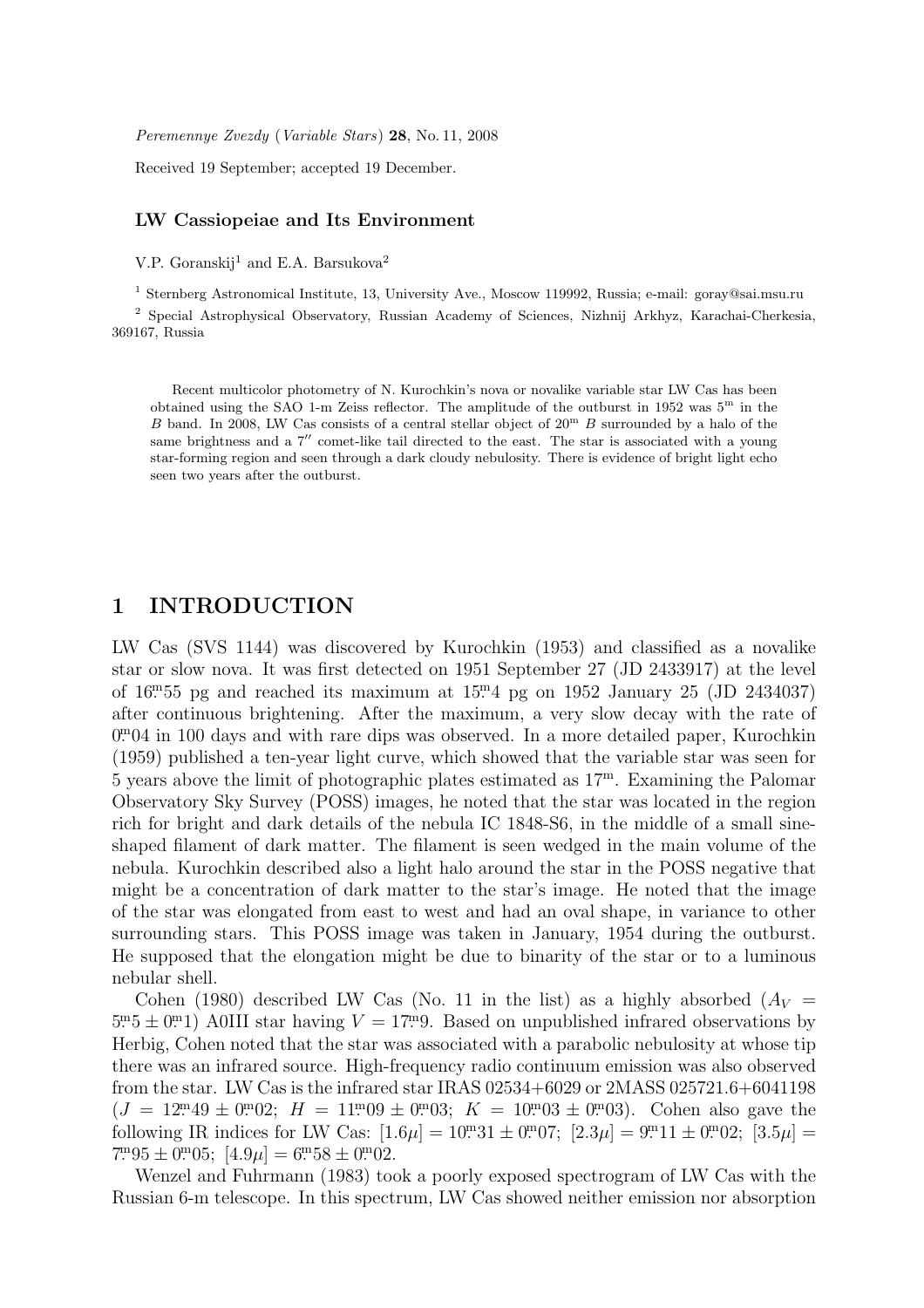lines. Its nebular appendix to the east was described as a low-excitation nebula. They discussed this star as "an FU Ori type object after a recurrent outburst".

Moffat (1972) estimated the photometric distance to IC 1848 complex as 2.29 kpc, and Georgelin and Georgelin (1970) estimated its spectroscopic distance as 2.30 kpc.

LW Cas entered the field of our interests as a possible red nova candidate with a remnant bright in the infrared range. It is reasonable to study it having in mind that the best-studied red nova, V838 Mon, is a young object, also associated with gas and dust. In that case, circumstellar matter manifested itself through the light echo of the outburst. The amplitude of the 1951 outburst of LW Cas is still unknown, and we performed special photometry to study the star in the quiescent state and to revise Kurochkin's eye estimates during the outburst.



Figure 1. A color picture of LW Cas and its surroundings. Stars b, c, and d are comparison stars used by N.E. Kurochkin for eye estimates. This frame was taken with the SAO 1-m Zeiss telescope.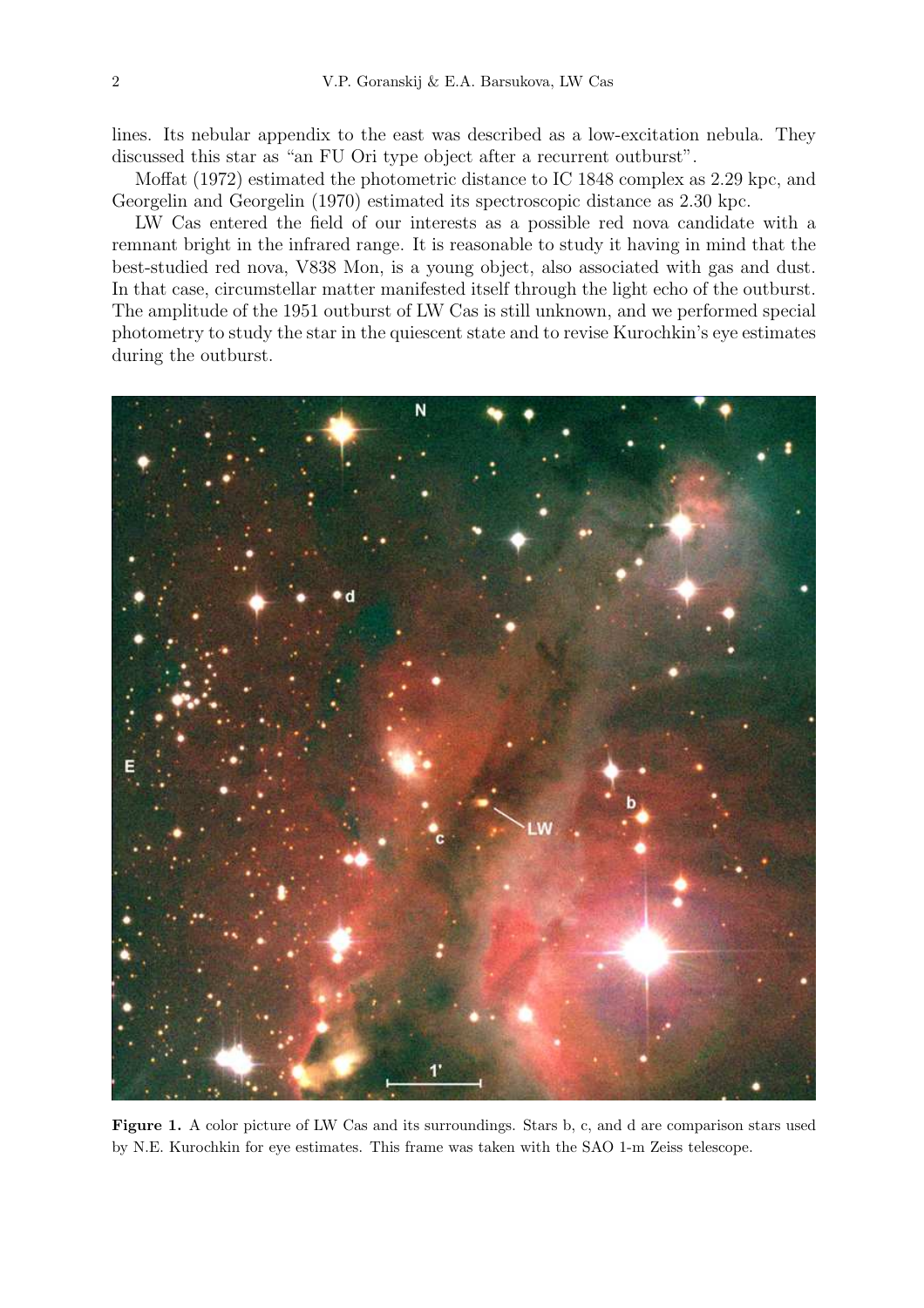

Figure 2. LW Cas (in the center) and its close neighborhood. A fragment of the frame taken with the SAO 1-m Zeiss telescope.

## 2 OBSERVATIONS

Our  $BVR<sub>C</sub>I<sub>C</sub>$  photometry was performed using the 1-meter Zeiss reflector of the Special Astrophysical Observatory with an EEV 42-40 CCD on 2008 January 2, 12, 13 and February 3. In these frames, the image scale is  $0''22$  per pixel with binning 1 and  $0''44$  per pixel with binning 2. The best seing, FWHM  $\approx 1\rlap.{''}0$ , was on January 13. On that night, we accumulated deep frames with the exposures of 600 s in the V and R filters and of 900 s in the B filter to get high-resolution color images of LW Cas and its surroundings. The color image of the IC 1888-S6 region is shown in Fig. 1. This image was cleaned for traces of cosmic particles, hot pixels, and chip defects. The original uncleaned 25-Mb color FITSformat frame and its cleaned bitmap image can be downloaded from Vitaly Goranskij's web site (http://jet.sao.ru/∼goray/lwcas/lw1color.fts and .../lw1color1.bmp).

Figure 1 demonstrates IC 1888-S6 as a complex structure including star clusters, gas and dust nebulae. Some bright and faint stars are embedded in the gas and dust matter. The star light is absorbed by dust as well as reflected by dust clouds. The reflected light may be blue as at the NW edge of nebula, yellow as at the SE edge, or red as in the center depending on the color of the star. The brightest and hottest star in the right bottom of the frame ionizes hydrogen in its far vicinity. LW Cas is blocked by the belt of dark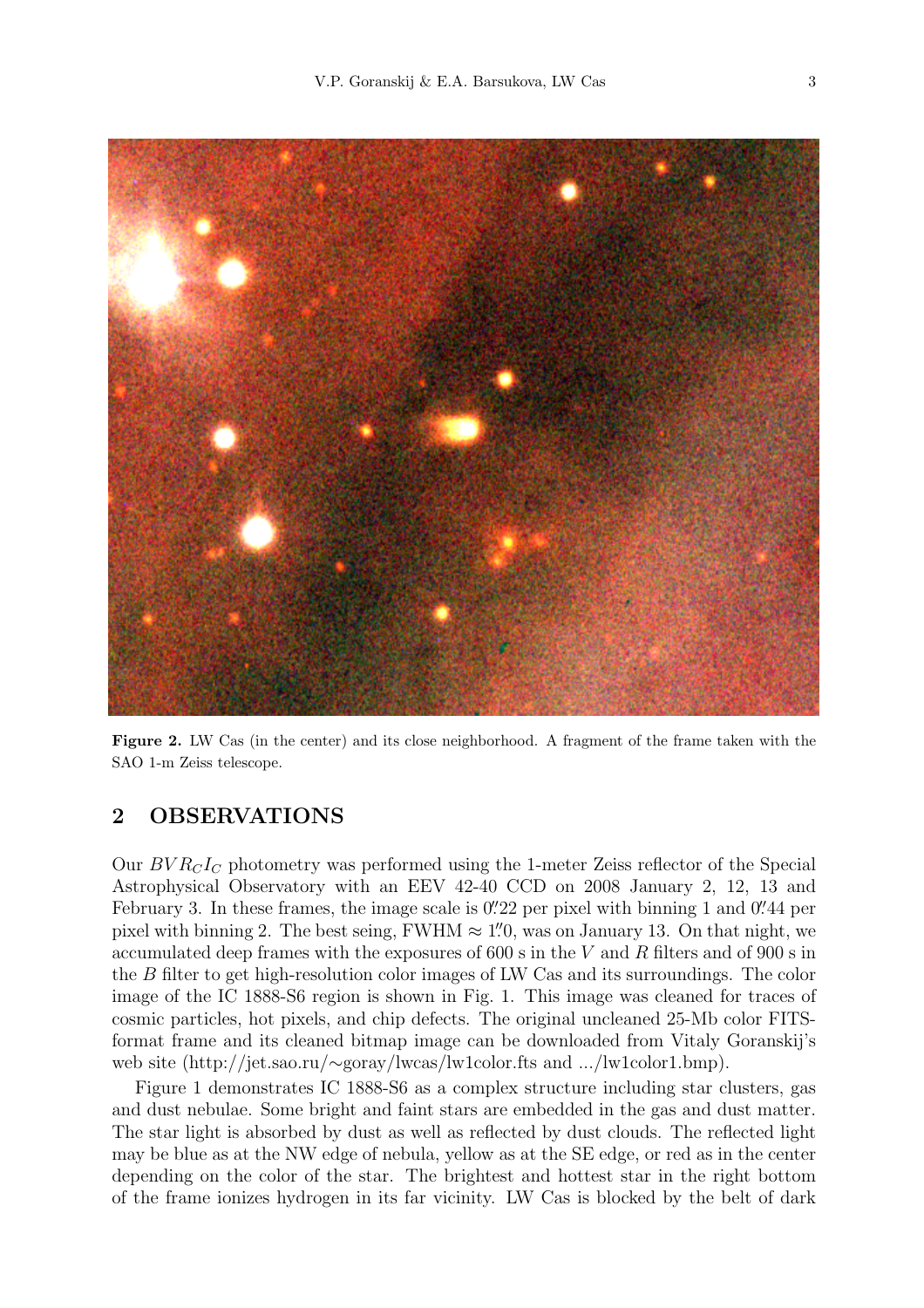matter going from the SE to the NW edge of nebulosity and having cloudy structure. In 17" to SW of LW Cas, three stars surrounded by common bright nebulosity are also blocked by the same dark belt. Some dark details of this belt have a strange V-shape.



Figure 3. The cometary nebula of LW Cas: (a) January, 2008; (b) January, 1954 (POSS-E). Both images are reduced to the same scale. The POSS red image is elongated due to light echo.

The enlarged fragment of the dark belt is shown in Fig. 2. In this Figure, we do not see the dark halo around the star noted by Kurochkin (1959) as a light one on the POSS negative, nothing can be treated here as a dark globula. LW Cas itself has a comet-like tail directed to the east that can be traced for  $7''$  in our best frames (Fig. 3a). High-contrast images show that the star with a tail is located in a faint ellipsoidal nebulosity,  $7'' \times 10''$ in size. In Fig. 3a, the tail of LW Cas looks like an empty conic or paraboloidal structure. With the given resolution, one can suggest a different interpretation of this image as a star located at the tip of a dark and dense, elongated conic structure resembling a pillar or an 'elephant trunk' (which are met in other star-forming regions), and the star illuminates the nearby sides of this structure.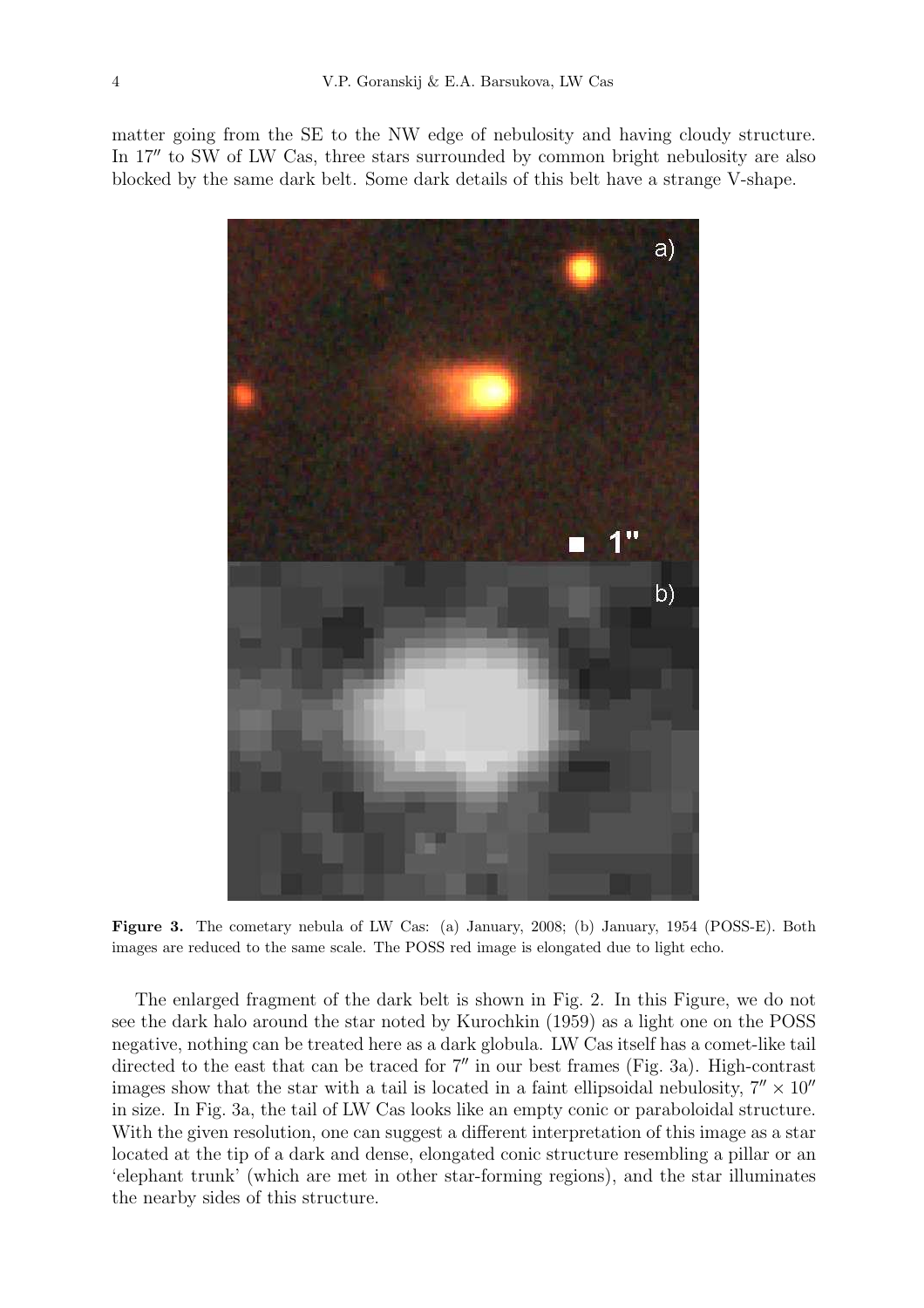On two nights with stable air transparency, we made absolute measurements of two Kurochkin's standard stars in this region, b and c. These data are given in Table 1. The JHK data in this Table are taken from 2MASS.

| Star |                                          | $_{K_C}$ |  |                                                         |         |
|------|------------------------------------------|----------|--|---------------------------------------------------------|---------|
|      |                                          |          |  | $15m46$ $14m20$ $13m56$ $12m72$ $11m35$ $10m68$ $10m51$ |         |
|      | 16.78  15.84  15.30  14.73  13.59  13.17 |          |  |                                                         | - 13.04 |

Table 1.  $BVR<sub>C</sub>I<sub>C</sub>$  magnitudes of two Kurochkin's comparison stars

LW Cas itself was measured using an aperture of 5". 2 diameter centered on the star in the CCD frames. The results of our  $BVR<sub>C</sub>I<sub>C</sub>$  photometry are presented in Table 2.



Figure 4. The dependence of the brightness of LW Cas on the aperture diameter. This dependence reveals the nonstellar structure of the central object.

| JD 2454 | $_{B}$             |                    | $R_C$      | $I_C$      |
|---------|--------------------|--------------------|------------|------------|
| 468.300 | 19 <sup>m</sup> 26 | 17 <sup>m</sup> 75 | $16^{m}56$ | $15^{m}24$ |
| 478.219 | 19.27              | 17.73              | 16.57      | 15.26      |
| 479.297 | 19.29              | 17.70              | 16.57      |            |
| 479.312 | 19.25              | 17.72              | 16.57      |            |
| 479.321 | 19.25              | 17.71              | 16.57      |            |
| 500.244 | 19.17              | 17.67              | 16.51      | 15.28      |

Table 2.  $BVR<sub>C</sub>I<sub>C</sub>$  observations of LW Cas with the 5".2 aperture

Additionally, we remeasured all Kurochkin's standard stars to correct his photographic magnitude scale used for eye estimates. The corrected magnitude in maximum transferred to the photometric B scale is  $15<sup>m</sup>0$ . The mean magnitude in minimum given in Table 2,  $B = 19^{m}25 \pm 0^{m}04$ , was measured using a 5''. 2 aperture, it is apparently distorted by the surrounding nebula. We tried to estimate the contribution of the star and the nebula to the photometric magnitudes using measurements with different apertures, in the range between 1" 3 and 8".8. The B-band CCD frame taken on 2008 January 13 with the resolution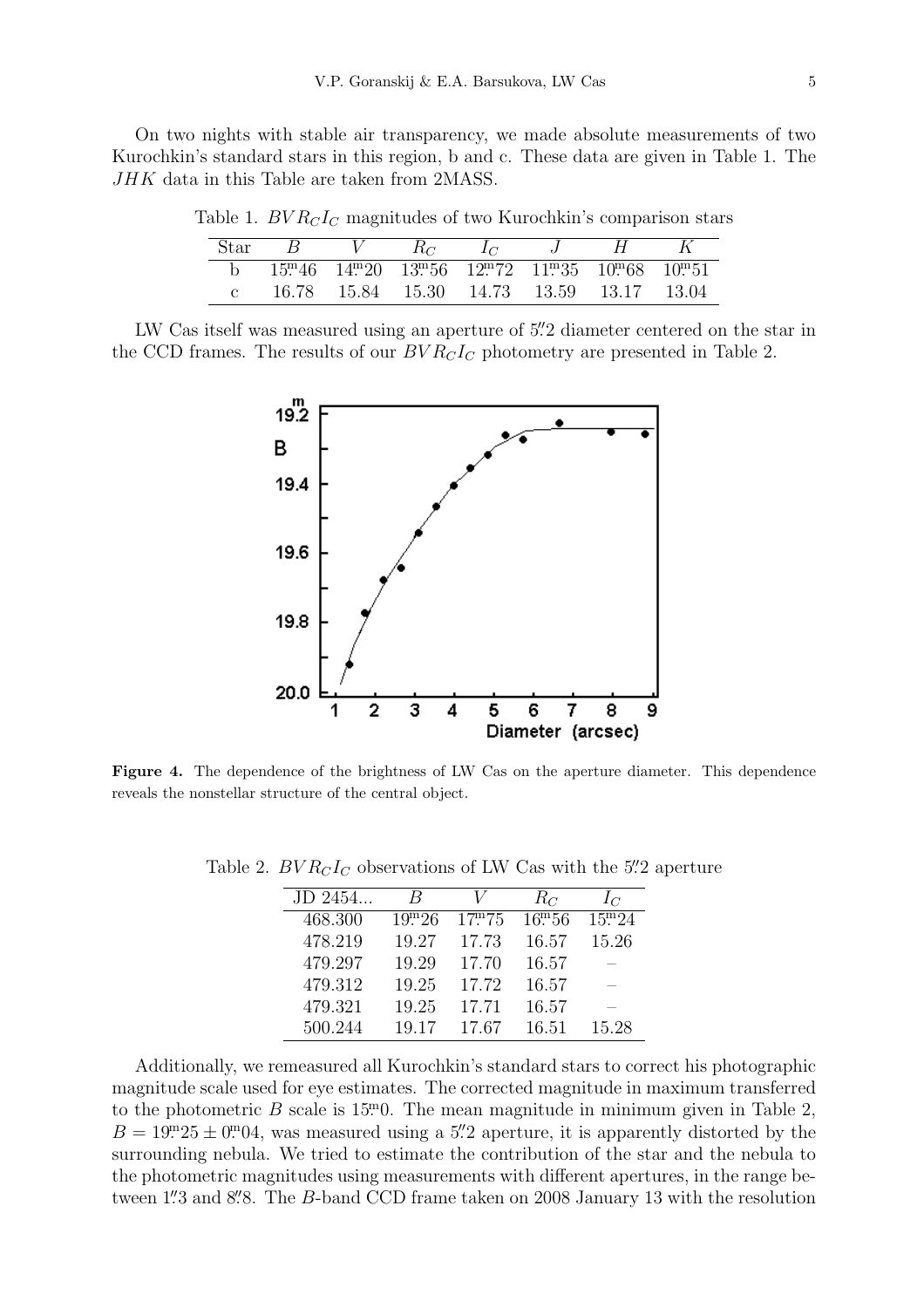of  $FWHM = 1\rlap.{''}0$  was used. Figure 4 shows the relation between the measured magnitude of LW Cas and the diameter of the aperture. This Figure reveals that the central object does not have a stellar structure but possesses a halo that contributes approximately a half of its light. The extrapolated magnitude of the central star in the  $1<sup>u</sup>$  diaphragm is  $B = 20<sup>m</sup>0 \pm 0<sup>m</sup>1$ . The halo and tail contribute the same amount of light as the stellar object. Thus, the amplitude of the central star's outburst was about  $5<sup>m</sup>0$  or somewhat larger in the B band. The star became 100 times brighter in the outburst compared to the current quiescence.



Figure 5. The light curves of LW Cas during the outburst and in quiescence.

Using remeasured standard stars, we have determined accurate magnitudes of LW Cas in the two POSS digitized images. The light curve of LW Cas in Fig. 5 consists of two fragments, Kurochkin's eye estimates (left) and contemporary data (right). Asterisks in both panels denote POSS blue plate measurements. The first POSS observation taken on the night of JD 2434770 is really brighter by  $1<sup>m</sup>$  than the estimate by Kurochkin on the previous night, as noted by Kurochkin (1959). POSS blue and red images of LW Cas are evidently elongated from the east to the west (the POSS red image is shown in Fig. 3b). This fact is surprising because the nebulosity around the star contributes the amount of light of only  $20^{\rm m}$  and the  $16^{\rm m}$  central star's image being 40 times brighter should cover it. We suppose that this was the light echo that spread along the tail of LW Cas, and it was responsible for the elongated shape of the image. On the second year of the outburst, the central star declined by one magnitude relative to its maximum brightness, and the echo was still bright and comparable to the star, which determined such a uniformly elongated shape of the image. The light echo can be expected in such a dense dusty environment, for such a strong outburst.

The spectral energy distribution (SED) including the optical photometry and appended with published infrared data is shown in Fig. 6. The red points are the results of observations not corrected for interstellar reddening, and the black points are those corrected for interstellar reddening corresponding to  $A_V = 5^{\text{m}}5$  (Cohen 1980). Small points in Fig. 6 represent the optical energy distribution of the A0 star Vega published by Glushneva et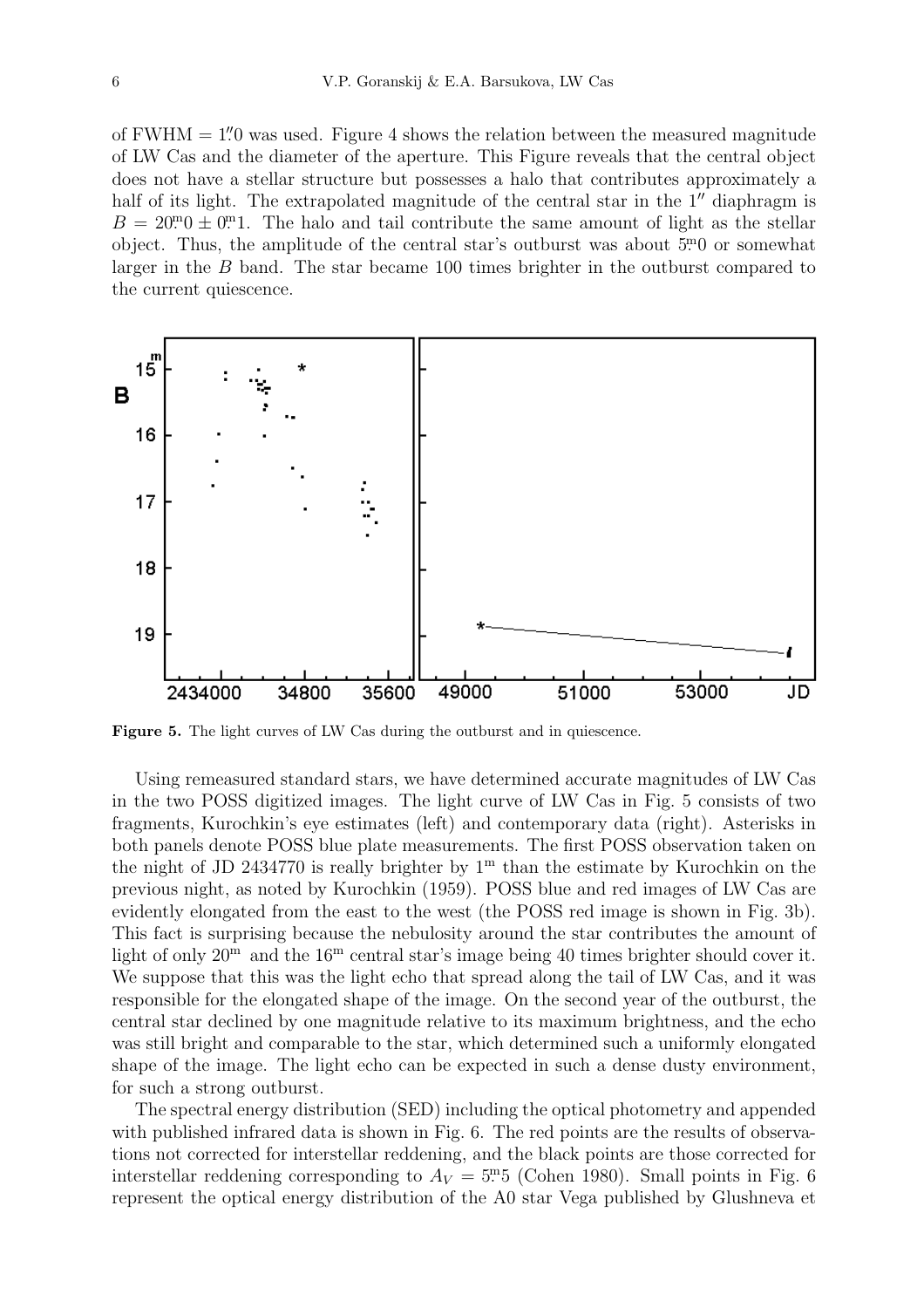

Figure 6. The spectral energy distributions of LW Cas in the optical and infrared bands. Interstellar reddening was taken into account for the black points, no correction was introduced for the red points. The SED of the A0 star Vega is plotted as small points. The SED of Vega is arbitrarily displaced along the flux axis.

al. (1992). The SED of Vega (A0Va) fits well the distribution of LW Cas. No strong IR excess typical of red-novae remnants is visible. However, some weak IR excess was probably present in 1970s, when the observations by Cohen were made. Cohen's points are located evidently higher than the 2MASS poins.

## 3 DISCUSSION AND CONCLUSIONS

The nature of Kurochkin's nova or novalike variable LW Cas remains enigmatic. Unfortunately, no deep images of LW Cas taken before its outburst in September 1951 have been reported so far, and we have no information on its pre-outburst brightness. The star is surrounded by a nebular envelope, and taking its contribution into account reveals that the central star brightness decayed at least by  $5^{\text{m}}$ , or by a factor of 100, in the B band during 56 years after the brightness maximum. This excludes the classification of LW Cas as an FU Ori star. FU Ori itself had the B-band amplitude of  $7<sup>m</sup>$  in its outburst in 1934, but showed a decay only by  $1^{\text{m}}$  during the following 46 years (GCVS). Its spectrum was F2I–IIpeaq in the state of constancy.

V1057 Cyg was a T Tau star varying between  $15^{m}5$  and  $16^{m}5$  before its novalike outburst, and had an outburst to  $10<sup>m</sup>3$  in 1960–1970. In 2008, it varied at the brightness level of about 13<sup>m</sup>1, so that the decay was about  $3<sup>m</sup>$  for 48 years. Its spectrum was B2 at maximum light and G2–G5Ib after the maximum. Some researchers classify V1057 Cyg as an FU Ori star. However, this event demonstrates that young T Tau stars can experience such strong outbursts as that of LW Cas. Another FU Ori star, V1515 Cyg, had the amplitude of  $4^{\text{m}}$  and the spectrum G0–G5eaqIb. GCVS describes FU Ori stars as "characterized by gradual increases in brightness by about 6 mag in several months, followed by either almost complete constancy at maximum that is sustained for long periods of time or slow decline by 1–2 mag. Spectral types at maximum are in the range